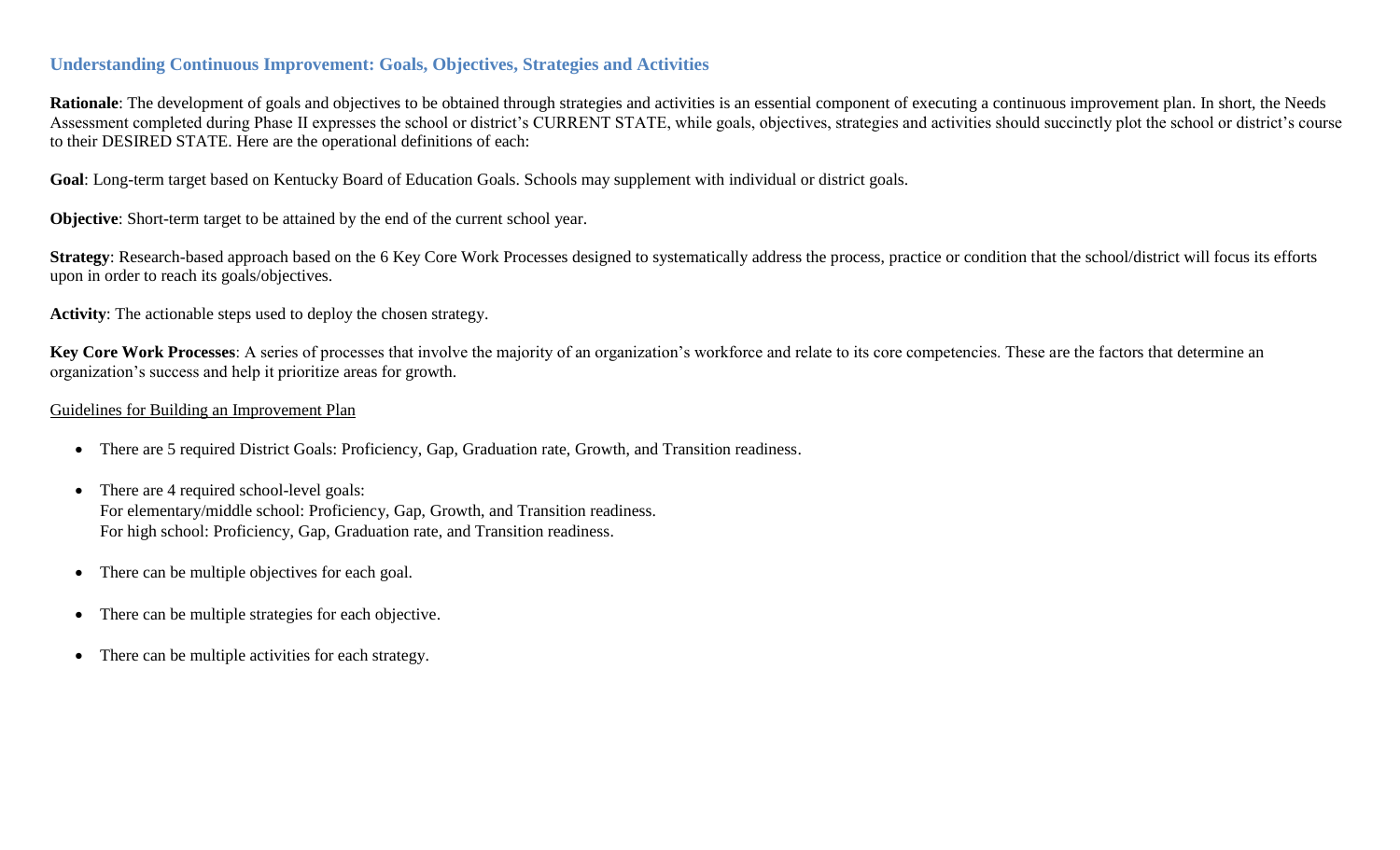## **1: Proficiency** State your *Proficiency* **Goal**

| Goal 1:<br>Spencer County Middle School will increase the average combined Proficient/ Distinguished Reading and Math K-PREP scores from 60.8% to 70% by 2020                                                                                                                                                                                                                                                                                                                                                                                                                                    |                                                                                                                                                                                                                                                |                                                                                                                                                                                                                                                                                                                                                                                                                                                                                                                                                                                                                                                                                                                                                                                                               |                                                                                                                                                                                                             |                                            |                                                        |  |  |
|--------------------------------------------------------------------------------------------------------------------------------------------------------------------------------------------------------------------------------------------------------------------------------------------------------------------------------------------------------------------------------------------------------------------------------------------------------------------------------------------------------------------------------------------------------------------------------------------------|------------------------------------------------------------------------------------------------------------------------------------------------------------------------------------------------------------------------------------------------|---------------------------------------------------------------------------------------------------------------------------------------------------------------------------------------------------------------------------------------------------------------------------------------------------------------------------------------------------------------------------------------------------------------------------------------------------------------------------------------------------------------------------------------------------------------------------------------------------------------------------------------------------------------------------------------------------------------------------------------------------------------------------------------------------------------|-------------------------------------------------------------------------------------------------------------------------------------------------------------------------------------------------------------|--------------------------------------------|--------------------------------------------------------|--|--|
| Which Strategy will the school/district use to address this goal? (The Strategy<br>can be based upon the six Key Core Work Processes listed below or another<br>research-based approach. Provide justification and/or attach evidence for why<br>the strategy was chosen.)<br><b>KCWP 1: Design and Deploy Standards</b><br><b>KCWP 2: Design and Deliver Instruction</b><br><b>KCWP 3: Design and Deliver Assessment Literacy</b><br><b>KCWP 4: Review, Analyze and Apply Data</b><br>KCWP 5: Design, Align and Deliver Support<br><b>KCWP 6: Establishing Learning Culture and Environment</b> |                                                                                                                                                                                                                                                | Which Activities will the school/district deploy based on the strategy or strategies chosen?<br>(The links to the Key Core Work Processes activity bank below may be a helpful resource.<br>Provide a brief explanation or justification for the activity.<br>KCWP1: Design and Deploy Standards - Continuous Improvement Activities<br>$\bullet$<br>KCWP2: Design and Deliver Instruction - Continuous Improvement Activities<br>KCWP3: Design and Deliver Assessment Literacy - Continuous Improvement<br><b>Activities</b><br>KCWP4: Review, Analyze and Apply Data - Continuous Improvement<br>Activities<br>KCWP5: Design, Align and Deliver Support - Continuous Improvement<br><b>Activities</b><br>KCWP6: Establishing Learning Culture and Environment - Continuous<br><b>Improvement Activities</b> | Identify the timeline for the activity or activities, the person(s)<br>responsible for ensuring the fidelity of the activity or activities, and<br>necessary funding to execute the activity or activities. |                                            |                                                        |  |  |
| O <sub>b</sub> jective <sub>c</sub>                                                                                                                                                                                                                                                                                                                                                                                                                                                                                                                                                              | Strategy                                                                                                                                                                                                                                       | Activities to deploy strategy                                                                                                                                                                                                                                                                                                                                                                                                                                                                                                                                                                                                                                                                                                                                                                                 | <b>Measure of Success</b>                                                                                                                                                                                   | <b>Progress Monitoring</b><br>Date & Notes | Funding                                                |  |  |
| Objective 1:<br>Demonstrate a proficiency by<br>increasing the percentage of<br>Proficient and Distinguished<br>students to 75% in Reading<br>and 65% in Math by May 2020.<br>by 05/31/2019 as measured by<br>K-PREP scores.                                                                                                                                                                                                                                                                                                                                                                     | Reading Block - Students will<br>receive instruction using<br>research-based reading<br>strategies for 30 minutes per<br>day.                                                                                                                  | Students will be placed in classes for the Reading Block based on their<br>MAP scores and receive 30 minutes per day of instruction and guided<br>practice time for reading.<br>Teachers will receive professional development in the use of research<br>based instructional strategies for Reading and Math (i.e. Thinking<br>Strategies).                                                                                                                                                                                                                                                                                                                                                                                                                                                                   | Academic<br>Support<br>Program<br>Professional<br>Learning                                                                                                                                                  | 05/30/2020<br>05/30/2020                   | <b>No</b><br>Funding<br>Required<br>Other<br>\$2000    |  |  |
|                                                                                                                                                                                                                                                                                                                                                                                                                                                                                                                                                                                                  | Instructional Strategies -<br><b>Spencer County Middle School</b><br>will use specific strategies and<br>structures in all areas of literacy<br>(Reading, Writing and Math)<br>through intentional planning,<br>implementation and monitoring. | Teachers will use PLC and Team Meetings to plan the implementation of<br>specific strategies and structures focused on all areas of literacy and math.<br>The following instructional strategies/programs will be implemented:<br>School-Wide Reading Program (Ready Common Core), Dynamic Model<br>(Math), Reading Block, Writing Seminar, Vocabulary Workshop, Focus on<br>'Inference Skills' (Math, Science and Social Studies) and Win Learning.                                                                                                                                                                                                                                                                                                                                                          | Academic<br>Support<br>Program<br>Academic<br>Support<br>Program                                                                                                                                            | 05/30/2020<br>05/30/2020                   | No<br>Funding<br>Required<br>No<br>Funding<br>Required |  |  |
|                                                                                                                                                                                                                                                                                                                                                                                                                                                                                                                                                                                                  | Reading Curriculum - The staff<br>of Spencer County Elementary<br>will collaborate to monitor<br>reading curricula initiatives<br>through coaching, peer<br>observation/modeling, data<br>analysis and PLC discussions.                        | The instructional coach will provide coaching to teachers on the use of<br>effective instructional strategies used in the Reading Block.<br>Teachers will be provided opportunities to observe effective thinking<br>strategies in other classrooms (non-evaluative) for personal growth and<br>improvement.                                                                                                                                                                                                                                                                                                                                                                                                                                                                                                  | Academic<br>Support<br>Program<br>Academic<br>Support                                                                                                                                                       | 05/30/2020<br>05/30/2020                   | No<br>Funding<br>Required<br>No<br>Funding             |  |  |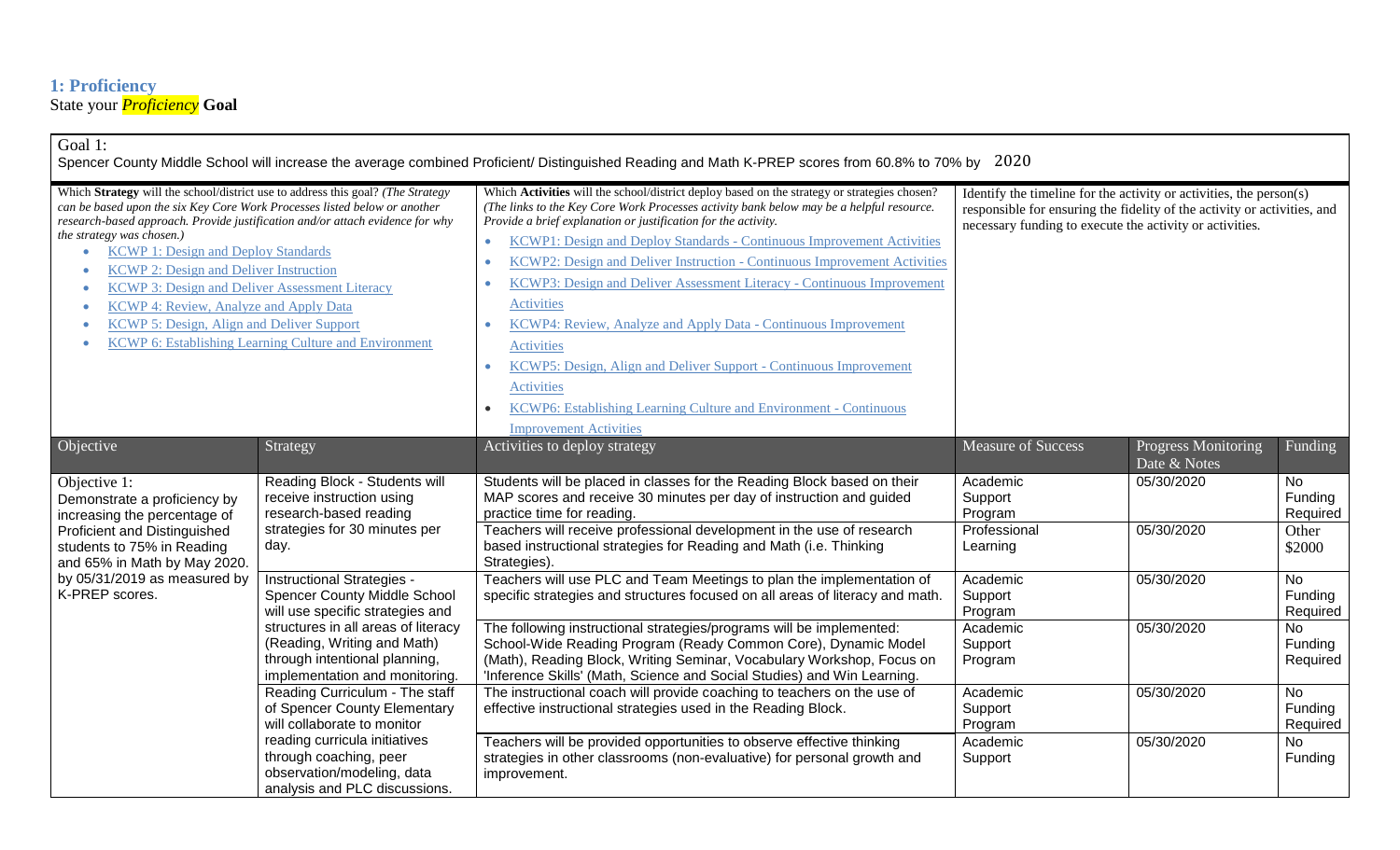| Goal 1:                                                                                                                                                                                                                         |                                                                                                                                                                                                        |                                                                                                                                                                                                        |                     |            |                |
|---------------------------------------------------------------------------------------------------------------------------------------------------------------------------------------------------------------------------------|--------------------------------------------------------------------------------------------------------------------------------------------------------------------------------------------------------|--------------------------------------------------------------------------------------------------------------------------------------------------------------------------------------------------------|---------------------|------------|----------------|
|                                                                                                                                                                                                                                 |                                                                                                                                                                                                        | Spencer County Middle School will increase the average combined Proficient/ Distinguished Reading and Math K-PREP scores from 60.8% to 70% by 2020                                                     |                     |            |                |
| Objective 2:<br>Collaborate to provide for the<br>individual academic needs of<br>students by 05/30/2020 as<br>measured by Impact and<br><b>Implementation Checks</b><br>conducted by the Principal and<br>Instructional Coach. | Name and Claim - Spencer<br>County Middle School will<br>implement strategies/activities<br>focused on setting individual<br>student goals, monitoring<br>academic progress and<br>recognizing growth. | Student goals will be monitored regularly throughout the year, using<br>grades, MAP data, attendance information, Good Faith Checklists etc                                                            | Academic<br>Support | 05/30/2020 | No.<br>Funding |
|                                                                                                                                                                                                                                 |                                                                                                                                                                                                        | Student successes will be recognized and celebrated on a regular basis<br>and at an annual Academic Rally to provide motivation for continued<br>growth.                                               | Academic<br>Support | 05/30/2020 | No<br>Funding  |
|                                                                                                                                                                                                                                 | Scheduling - Spencer County<br>Middle School will use<br>assessment data for scheduling<br>students based on need.                                                                                     | Department members will work collaboratively to schedule students using<br>data from MAP, K-PREP, RTI, IEPs, along with anecdotal information<br>(Gifted/Talented roster, behavior information, etc.). | Academic<br>Support | 05/30/2020 | No<br>Funding  |
|                                                                                                                                                                                                                                 |                                                                                                                                                                                                        | Student schedules will be revised on an on-going basis, based on needs<br>and intervention effectiveness in RTI.                                                                                       | Academic<br>Support | 05/30/2020 | No.<br>Funding |
|                                                                                                                                                                                                                                 | Intervention Resources -<br><b>Spencer County Middle School</b><br>will use data analysis to support<br>effective interventions with<br>available resources.                                           | Spencer County will use data analysis to establish budget priorities for the<br>allocation of resources developing a "Needs Assessment" annually.                                                      | Academic<br>Support | 05/30/2020 | No.<br>Funding |
|                                                                                                                                                                                                                                 |                                                                                                                                                                                                        | Spencer County Middle School will use data analysis to support effective<br>interventions with funding.                                                                                                | Academic<br>Support | 05/30/2020 | No.<br>Funding |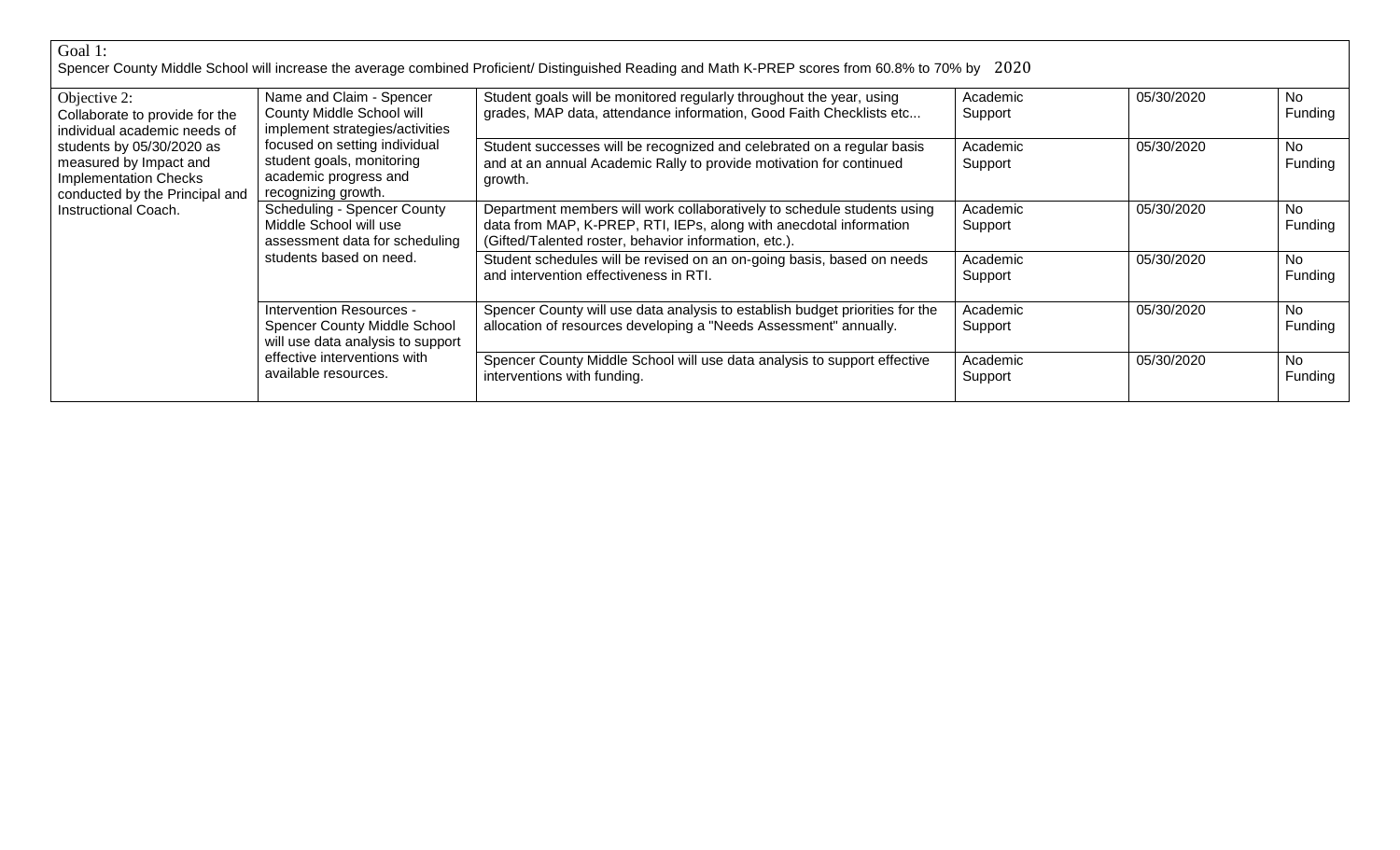## Goal 2:

Spencer County Middle School will have a 10% novice reduction in Math (11.5% to 10%) and Reading (17.2% to 15.5%) for all GAP students and increase the percentage of gap students who are Proficient or Distinguished from 10.6% to 20% by  $\approx 2020$ 

| Which Strategy will the school/district use to address this goal? (The<br>Strategy can be based upon the six Key Core Work Processes listed<br>below or another research-based approach. Provide justification and/or<br>attach evidence for why the strategy was chosen.)<br><b>KCWP 1: Design and Deploy Standards</b><br><b>KCWP 2: Design and Deliver Instruction</b><br><b>KCWP 3: Design and Deliver Assessment Literacy</b><br><b>KCWP 4: Review, Analyze and Apply Data</b><br>KCWP 5: Design, Align and Deliver Support<br><b>KCWP 6: Establishing Learning Culture and Environment</b> |                                                                                                                                                                                                                                       | Which Activities will the school/district deploy based on the strategy or strategies<br>chosen? (The links to the Key Core Work Processes activity bank below may be a<br>helpful resource. Provide a brief explanation or justification for the activity.<br>KCWP1: Design and Deploy Standards - Continuous Improvement Activities<br>$\bullet$<br>KCWP2: Design and Deliver Instruction - Continuous Improvement Activities<br>$\bullet$<br>KCWP3: Design and Deliver Assessment Literacy - Continuous Improvement<br><b>Activities</b><br><b>KCWP4: Review, Analyze and Apply Data - Continuous Improvement</b><br><b>Activities</b><br>KCWP5: Design, Align and Deliver Support - Continuous Improvement<br><b>Activities</b><br><b>KCWP6: Establishing Learning Culture and Environment - Continuous</b><br><b>Improvement Activities</b> | Identify the timeline for the activity or activities, the person(s)<br>responsible for ensuring the fidelity of the activity or activities, and<br>necessary funding to execute the activity or activities. |                                     |                      |
|--------------------------------------------------------------------------------------------------------------------------------------------------------------------------------------------------------------------------------------------------------------------------------------------------------------------------------------------------------------------------------------------------------------------------------------------------------------------------------------------------------------------------------------------------------------------------------------------------|---------------------------------------------------------------------------------------------------------------------------------------------------------------------------------------------------------------------------------------|-------------------------------------------------------------------------------------------------------------------------------------------------------------------------------------------------------------------------------------------------------------------------------------------------------------------------------------------------------------------------------------------------------------------------------------------------------------------------------------------------------------------------------------------------------------------------------------------------------------------------------------------------------------------------------------------------------------------------------------------------------------------------------------------------------------------------------------------------|-------------------------------------------------------------------------------------------------------------------------------------------------------------------------------------------------------------|-------------------------------------|----------------------|
| Objective                                                                                                                                                                                                                                                                                                                                                                                                                                                                                                                                                                                        | Strategy                                                                                                                                                                                                                              | Activities to deploy strategy                                                                                                                                                                                                                                                                                                                                                                                                                                                                                                                                                                                                                                                                                                                                                                                                                   | <b>Measure of Success</b>                                                                                                                                                                                   | Progress Monitoring<br>Date & Notes | Funding              |
| Objective 1:<br>Collaborate to increase the<br>combined percentage of gap<br>students scoring Proficient or<br>Distinguished in Reading and<br>Math to the state average by<br>05/30/2020 as measured by K-<br>PREP scores.                                                                                                                                                                                                                                                                                                                                                                      | Response to Intervention -<br>Students will receive specific<br>interventions that match their<br>academic needs in Reading,<br>Math and other identified areas<br>of need (i.e.<br>Writing).                                         | Students will receive specific interventions for identified needs in reading.<br>Interventions will include SRA and/or other research-based strategies.                                                                                                                                                                                                                                                                                                                                                                                                                                                                                                                                                                                                                                                                                         | Academic<br>Support                                                                                                                                                                                         | 05/30/2020                          | <b>No</b><br>Funding |
|                                                                                                                                                                                                                                                                                                                                                                                                                                                                                                                                                                                                  |                                                                                                                                                                                                                                       | Students will receive specific interventions in Math, including Moby Math,<br>Algebra Readiness (SRA) and/or other research-based strategies.                                                                                                                                                                                                                                                                                                                                                                                                                                                                                                                                                                                                                                                                                                   | Academic<br>Support                                                                                                                                                                                         | 05/30/2020                          | No<br>Funding        |
|                                                                                                                                                                                                                                                                                                                                                                                                                                                                                                                                                                                                  |                                                                                                                                                                                                                                       | The Measure of Academic Progress (MAP) will be used as the Universal<br>Screener for the RTI Program. Assessment results and other information<br>will be used to determine Tier assignment and interventions.                                                                                                                                                                                                                                                                                                                                                                                                                                                                                                                                                                                                                                  | Academic<br>Support                                                                                                                                                                                         | 05/30/2020                          | No<br>Funding        |
| Objective 2:<br>Increase student growth by<br>increasing the amount of<br>computer/electronic devices<br>accessible to teachers and<br>students by 100% before May<br>of 2019. by 05/30/2020 as                                                                                                                                                                                                                                                                                                                                                                                                  | Chromebooks for Kids Initiative<br>We will organize and establish<br>the "Chromebooks for Kids"<br>program at SCMS - all proceeds<br>going towards adding seven<br>class sets of 30 Chromebooks<br>(one per team, total of 210 units) | Weekly correspondence and community visits will initiate support for<br>student computers. Sponsorship of a single computer or 1/2 and full class<br>sets are optional.                                                                                                                                                                                                                                                                                                                                                                                                                                                                                                                                                                                                                                                                         | Academic<br>Support                                                                                                                                                                                         | 05/30/2020                          | <b>No</b><br>Funding |
| measured by number of cpu's.                                                                                                                                                                                                                                                                                                                                                                                                                                                                                                                                                                     | by May of 2020.                                                                                                                                                                                                                       |                                                                                                                                                                                                                                                                                                                                                                                                                                                                                                                                                                                                                                                                                                                                                                                                                                                 |                                                                                                                                                                                                             |                                     |                      |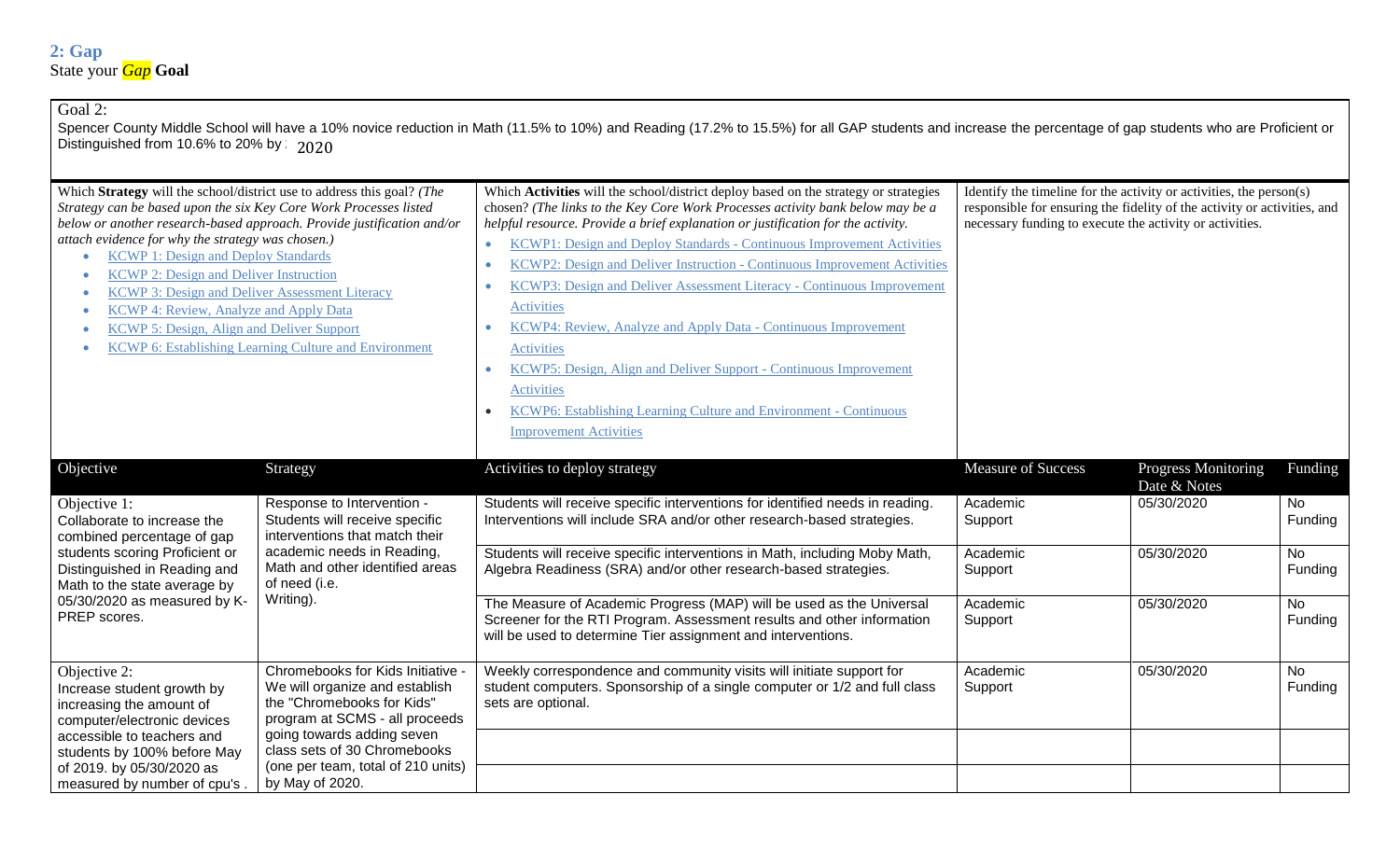| Goal 3:                                                                                                                                                                                                                                                                                                                                                                                                                                                                                                                                                                                                              |                                                                                                                                                                                                                                   | Spencer County Middle School will increase the percentage of students who are College and/or Career-Ready from 55.5% (P&D for all areas tested above state average) to 65% by: 2020                                                                                                                                                                                                                                                                                                                                                                                                                                                                                                                                                                                                                                                                         |                                                                                                                                                                                                             |                                            |                      |
|----------------------------------------------------------------------------------------------------------------------------------------------------------------------------------------------------------------------------------------------------------------------------------------------------------------------------------------------------------------------------------------------------------------------------------------------------------------------------------------------------------------------------------------------------------------------------------------------------------------------|-----------------------------------------------------------------------------------------------------------------------------------------------------------------------------------------------------------------------------------|-------------------------------------------------------------------------------------------------------------------------------------------------------------------------------------------------------------------------------------------------------------------------------------------------------------------------------------------------------------------------------------------------------------------------------------------------------------------------------------------------------------------------------------------------------------------------------------------------------------------------------------------------------------------------------------------------------------------------------------------------------------------------------------------------------------------------------------------------------------|-------------------------------------------------------------------------------------------------------------------------------------------------------------------------------------------------------------|--------------------------------------------|----------------------|
| Which Strategy will the school/district use to address this goal? (The<br>Strategy can be based upon the six Key Core Work Processes listed<br>below or another research-based approach. Provide justification and/or<br>attach evidence for why the strategy was chosen.)<br><b>KCWP 1: Design and Deploy Standards</b><br><b>KCWP 2: Design and Deliver Instruction</b><br><b>KCWP 3: Design and Deliver Assessment Literacy</b><br><b>KCWP 4: Review, Analyze and Apply Data</b><br><b>KCWP 5: Design, Align and Deliver Support</b><br><b>KCWP 6: Establishing Learning Culture and Environment</b><br>$\bullet$ |                                                                                                                                                                                                                                   | Which Activities will the school/district deploy based on the strategy or strategies<br>chosen? (The links to the Key Core Work Processes activity bank below may be a<br>helpful resource. Provide a brief explanation or justification for the activity.<br>KCWP1: Design and Deploy Standards - Continuous Improvement Activities<br>$\bullet$<br>KCWP2: Design and Deliver Instruction - Continuous Improvement Activities<br>$\bullet$<br>KCWP3: Design and Deliver Assessment Literacy - Continuous Improvement<br>$\bullet$<br>Activities<br>KCWP4: Review, Analyze and Apply Data - Continuous Improvement<br><b>Activities</b><br>KCWP5: Design, Align and Deliver Support - Continuous Improvement<br>$\bullet$<br><b>Activities</b><br><b>KCWP6: Establishing Learning Culture and Environment - Continuous</b><br><b>Improvement Activities</b> | Identify the timeline for the activity or activities, the person(s)<br>responsible for ensuring the fidelity of the activity or activities, and<br>necessary funding to execute the activity or activities. |                                            |                      |
| Objective                                                                                                                                                                                                                                                                                                                                                                                                                                                                                                                                                                                                            | Strategy                                                                                                                                                                                                                          | Activities to deploy strategy                                                                                                                                                                                                                                                                                                                                                                                                                                                                                                                                                                                                                                                                                                                                                                                                                               | <b>Measure of Success</b>                                                                                                                                                                                   | <b>Progress Monitoring</b><br>Date & Notes | Funding              |
| Objective 1:<br>Collaborate to exceed the state<br>average on all tested<br>benchmarks by 05/30/2020 as<br>measured by Novice<br><b>Reduction Rates and KPREP</b><br>P%D Percentages.                                                                                                                                                                                                                                                                                                                                                                                                                                | Goal Setting - Students will set<br>specific academic goals for their<br>performance on common<br>assessments and ERQ/OD<br>Writing.<br>Category: Continuous<br>Improvement                                                       | Students will set goals for the MAP, K-PREP, ERQ's and OD Common<br>Assessments using the Daily Agenda/ILP format.                                                                                                                                                                                                                                                                                                                                                                                                                                                                                                                                                                                                                                                                                                                                          | Academic<br>Support                                                                                                                                                                                         | 05/30/2020                                 | No<br>Funding        |
| Objective 2:<br>Collaborate to expose students<br>to their ILP career clusters<br>through The Deal by<br>05/30/2020 as measured by<br>administrative records<br>maintained by the principal.                                                                                                                                                                                                                                                                                                                                                                                                                         | The Deal - Collaboration through<br>the GT department along with<br>the teachers and Administration<br>to expose students to speakers<br>who graduated from SCPS<br>explaining their careers and how<br>they obtained their jobs. | Students will be able to hear from different speakers in their area of<br>interests including college and career readiness options.                                                                                                                                                                                                                                                                                                                                                                                                                                                                                                                                                                                                                                                                                                                         | Academic<br>Support                                                                                                                                                                                         | 05/30/2020                                 | <b>No</b><br>Funding |